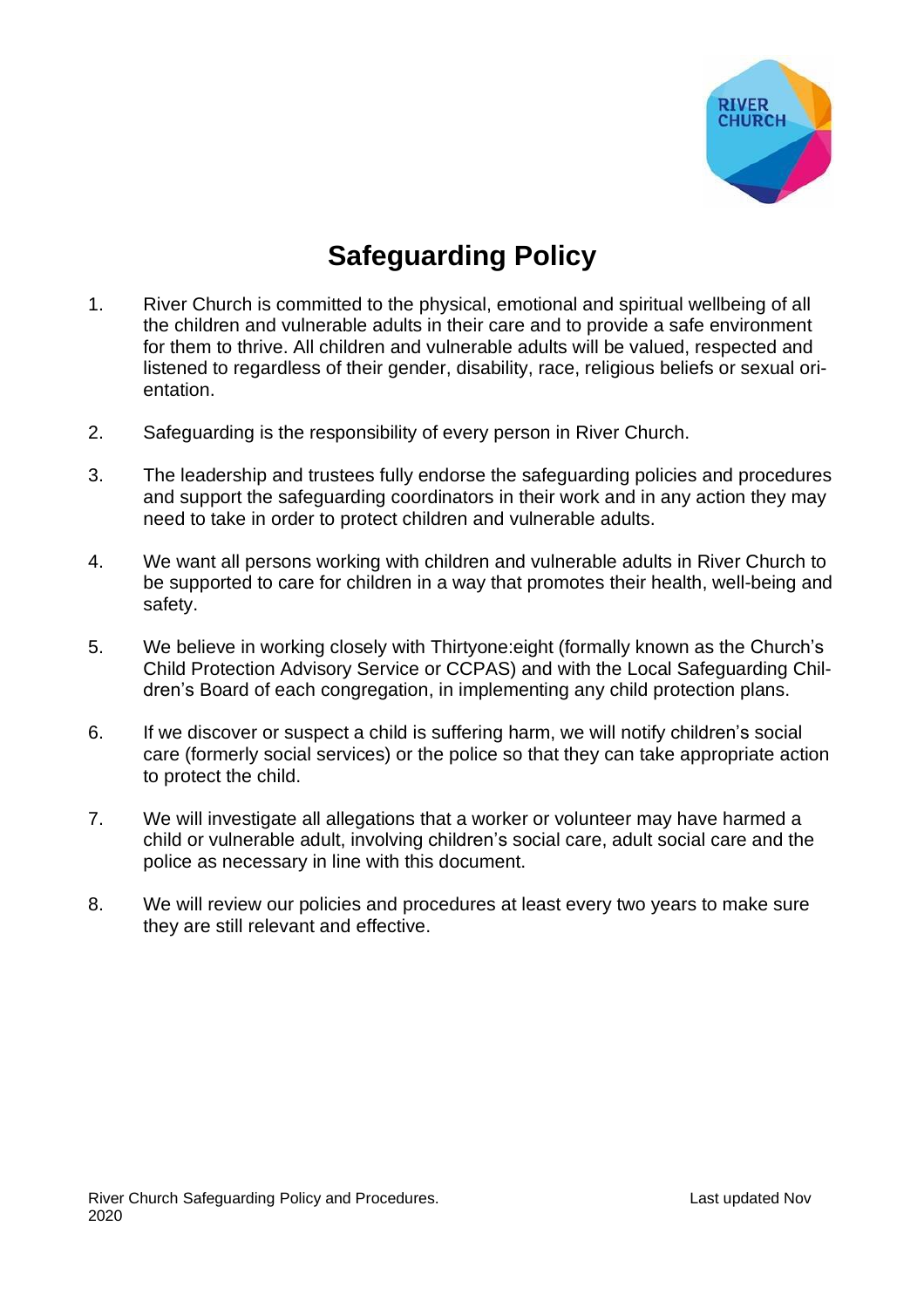# **Contents**

- 1. Child safeguarding procedures.
- 2. Code of behaviour when working with children.
- 3. Definitions of child abuse.
- 4. Recognising signs of abuse.
- 5. Reporting concerns about a child.
- 6. Allegations of abuse against a person working with children.
- 7. Safe Recruitment.

Appendix 1: Seven Golden rules of information sharing

Appendix 2: Other forms of abuse

# **1. Child Safeguarding Procedures.**

- 1. We consider anyone aged under 18 to be a child.
- 2. There will be a nominated person for child protection who will be responsible for dealing with any concerns about the protection or welfare of children and adults at risk across River Church. This person will be known as the **Safeguarding Officer.** In addition, each River Church will have a nominated person to be known as the **Safeguarding Coordinator** and a deputy, responsible for the protection and welfare of the children in their church.
- 3. We will implement safe recruiting policies to ensure that workers and volunteers are suitable to work with children and vulnerable adults by following national and local guidance.
- 4. All persons working regularly with children and vulnerable adults will receive safeguarding training. This will include information on recognising where there are concerns, where to get advice and what to do and how to respond to disclosures of abuse.
- 5. We will do everything possible to make River Church a safe and caring environment by having a code of Good Practice which will be given to all workers and they will be expected to comply with it.
- 6. Every week each church will: Ensure signing in sheets are available, completed and filed. Check ratios of children to adults. Make accident/incident forms available, and check they are filled in if necessary. Inform the Church Safeguarding Coordinator if there have been any accidents/ incidents/concerns. Store all completed sheets in the church office. Display the information about who to talk to if there is a safeguarding concern.
- 7. Workers and volunteers will be given Job Descriptions highlighting their role and responsibilities including their responsibilities for safeguarding.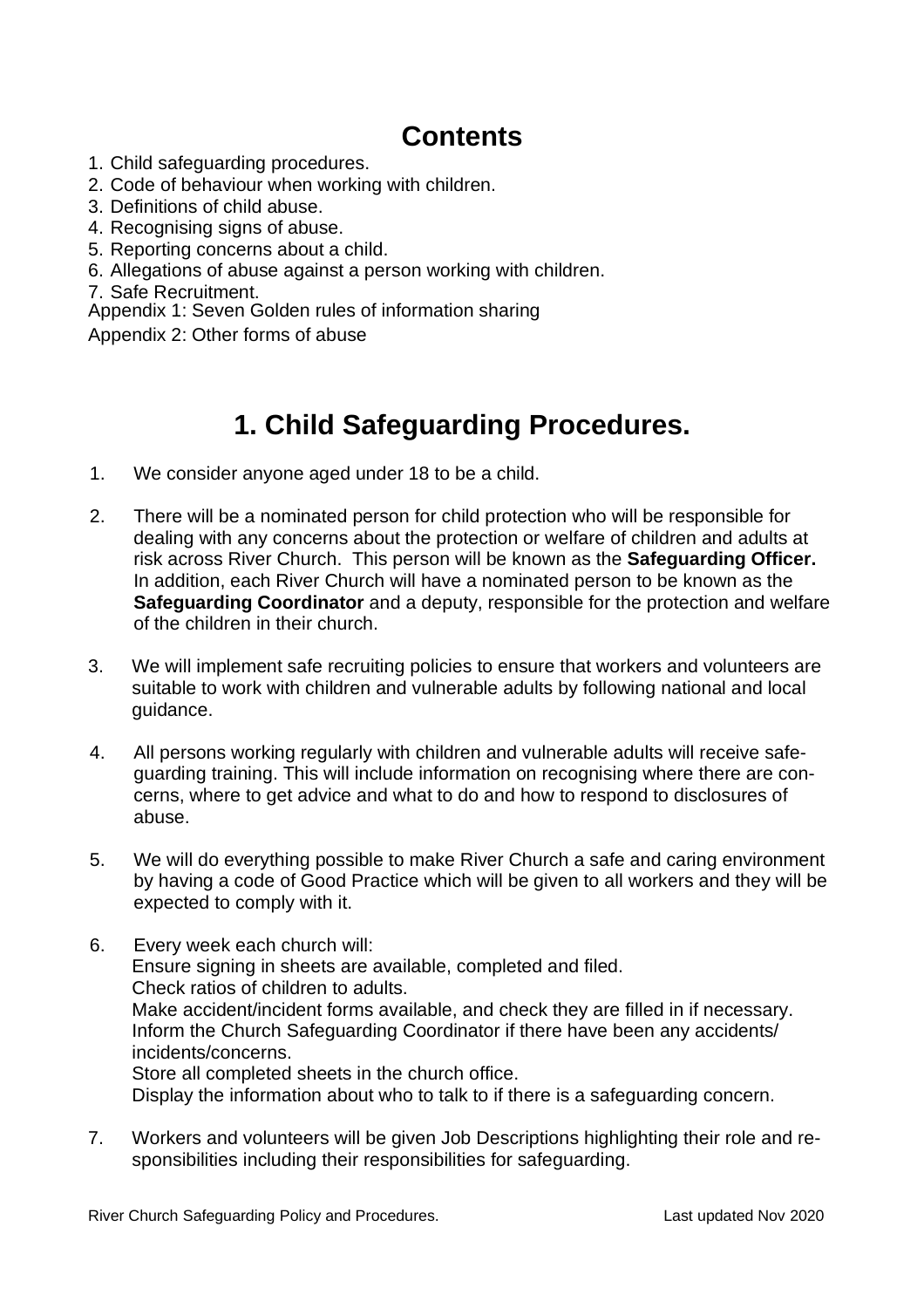

# **2. Code of behaviour when working with children**

## **You should:**

Treat all children and young people with respect and dignity.

Watch your own language, tone of voice and body language.

Aim to work within sight of another adult.

Inform another adult when you take a child to the toilet. If possible, arrange toilet breaks and go in groups.

If possible, ensure there are both male and female workers.

Respond warmly if a child needs comforting, make sure there are other adults around.

Administer any necessary first aid with other adults around.

When it is necessary to restrain a child who is harming themselves or others, use the least possible force. Inform the parents as soon as possible.

Record any concerns to your team leader. sign and date any records.

Avoid being on your own with a child.

Report any unsafe practices to the safeguarding coordinator.

## **You should not:**

Use physical punishment. This is illegal.

Invade a child's privacy whilst toileting.

Touch a child inappropriately or obtrusively.

Ridicule or reject a child.

Show favouritism to one child or group of children.

Invite a child or young person to your home alone.

Allow unknown adults unsupervised access to the children.

Permit abusive peer activity e.g., bullying.

## **Transporting children by private car:**

Children should not be transported in a private car without prior consent from their parent/ carer.

All drivers transporting children on church activities must be fully comprehensively insured and have checked with their insurer that they are covered for such activities.

If a child is known to have a disability or special need consideration should be given as to whether a non-driving adult is needed to accompany them.

## **Recommended staffing levels**

| $0-2$ yrs | 1 adult for every 3 children     | - 1:3 |
|-----------|----------------------------------|-------|
| 2-3 yrs   | 1 adult for every 4 children 1:4 |       |
| 3-8 yrs   | 1 adult for every 8 children     | 1:8   |

River Church Safeguarding Policy and Procedures. The Channel Control of Last updated Nov 2020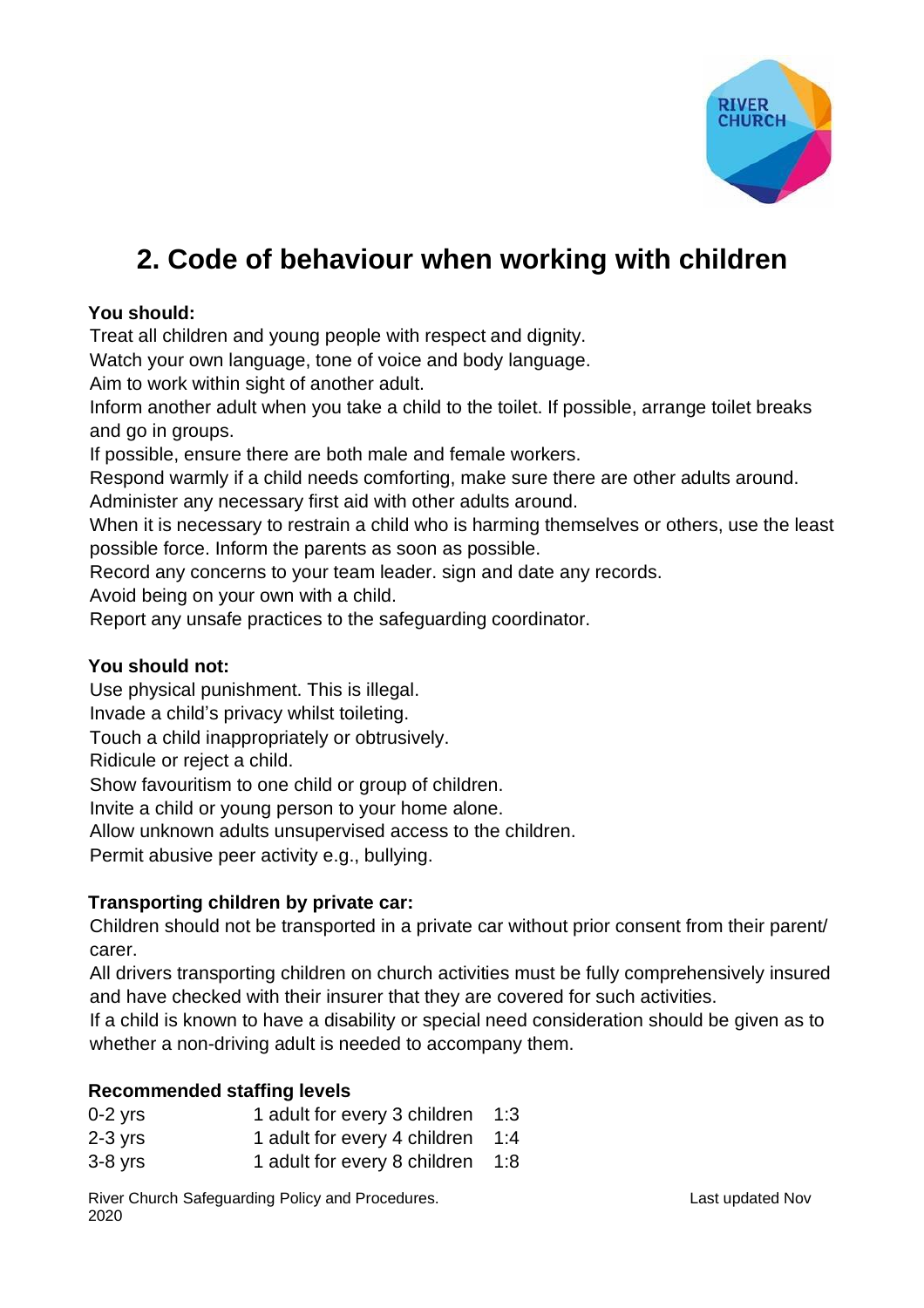8 yrs and over 1 adult for the first 8 children, with an extra person needed for each extra 12 children

However, each group should aim to have at least 2 adults, ideally 1 male and 1 female. Young people aged 16-17 may count as an adult helper but should not be left unsupervised. Young people under 16 may help out but do not count and may not be given responsibility for children.

## **Additional Guidance when working with the youth (11-18)**

## **Communications:**

There are many ways to communicate; texting, email, phone call, WhatsApp, Facebook etc. Permission needs to be obtained from parents / carers regarding which form of communication they are happy being used with their child.

The following notes should help to clarify what is appropriate when communicating with young people:

- Keep logistical messages short and to the point. e.g. Don't forget cell group on Thursday.
- More pastoral messages or matters of discipline should be between the same sex.
- Avoid ambiguity or unhealthy dependency. Do not end message with kisses.
- Be aware of the time you are sending the message. Make sure it is age appropriate.

#### **Relationships:**

It is understood that some youth leaders and young people will have friendships that have developed outside of Edge activities. However, a youth leader may not pursue a relationship with an Edge member i.e., under 18-year-old, this is an abuse of trust. The relationship must wait until the child reaches 18 and then this needs to be open and accountable to the Edge leaders and the Safeguarding Coordinator.

# **3. Definitions of Child Abuse**

River Church recognise the following as definitions of abuse:

## **Abuse**

Any action by another person that causes significant harm to a child.

Somebody may abuse or neglect a child by inflicting harm, or by failing to act to prevent harm. Children may be abused in a family or in an institutional or community setting by those known to them or, more rarely, by others (e.g., via the internet). They may be abused by an adult or adults, or another child or children.

## **Physical abuse**

River Church Safeguarding Policy and Procedures. Last updated Nov 2020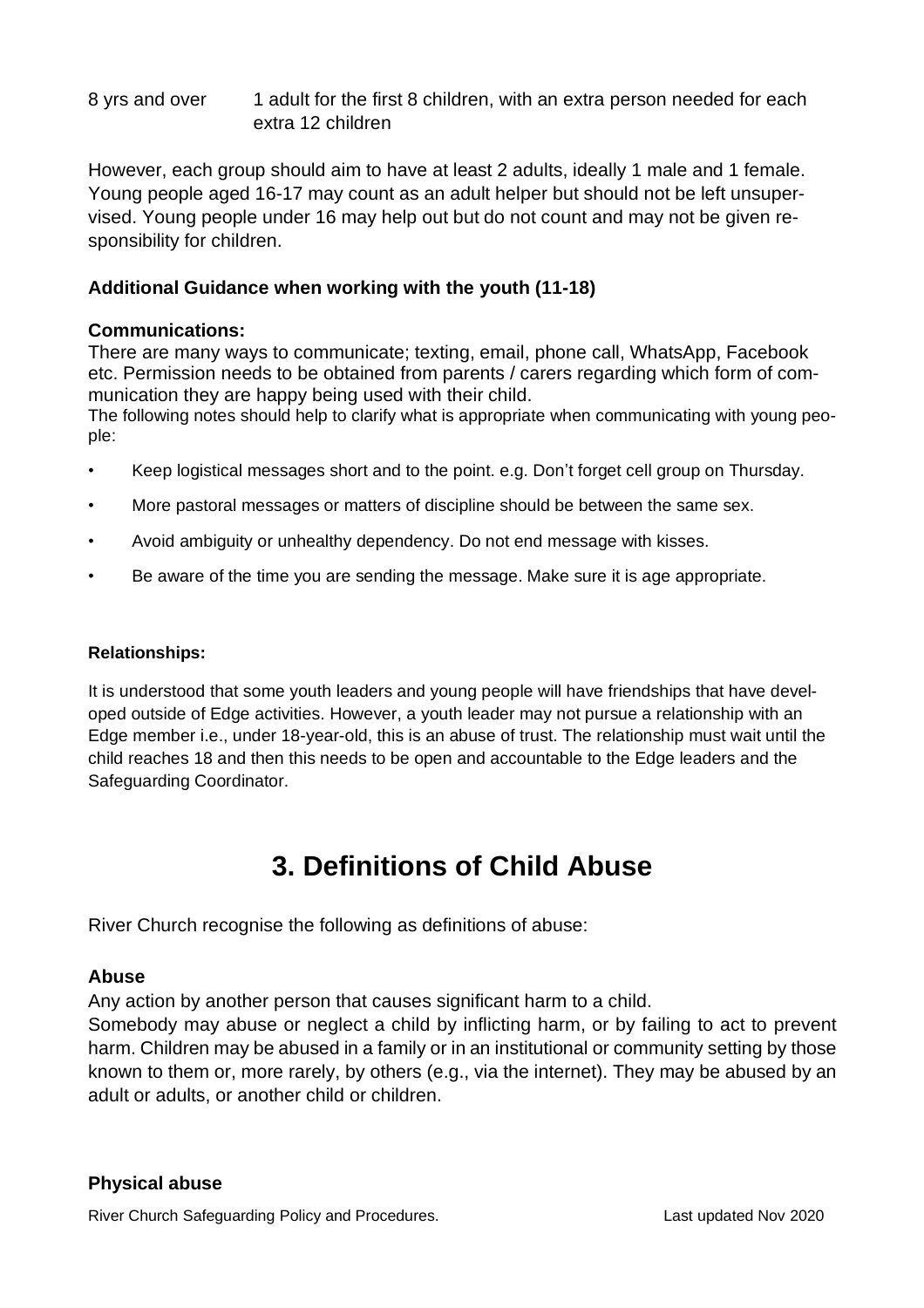

Physical abuse causes harm to the body. It may involve hitting, shaking, throwing, poisoning, burning, scalding, drowning or suffocating. It may be done deliberately or recklessly, or be the result of a deliberate failure to prevent the injury occurring. It also includes FGM.

## **Neglect**

Neglect is the persistent or severe failure to meet a child/vulnerable adult's basic physical or psychological needs. It will result in the the serious impairment of the child's health and development.

## **Sexual abuse**

Sexual abuse involves a child/vulnerable adult being forced or coerced into participating in or watching sexual activity, including watching pornography. It is not necessary for the child to be aware that the activity is sexual and the apparent consent of the child is irrelevant. This also includes sexual exploitation, trafficking and grooming.

## **Emotional abuse**

Emotional abuse occurs where there is a persistent emotional ill treatment or rejection. It can be in person or online.

It causes severe and adverse effects on the child/vulnerable adult's behaviour and emotional development, resulting in low self-worth.

Some level of emotional abuse is present in all forms of abuse. This can also include witnessing domestic violence in the home.

## **Spiritual Abuse**

As a faith organisation River Church is aware of the risk of spiritual abuse in its own membership, and in other churches and faith groups. Spiritual abuse can occur in a variety of ways between many different people and situations.

In 2013 spiritual abuse was defined as "*Coercion and control of one individual by another in a spiritual context. The target experiences spiritual abuse as a deeply emotional personal attack. This abuse may include: manipulation and exploitation, enforced accountability, censorship of decision making, requirements for secrecy and silence, pressure to conform, misuse of scripture or the pulpit to control behaviour, requirement of obedience to the abuser, the suggestion that the abuser has a 'divine' position, isolation from others, especially those external to the abusive context."* (Oakley, 2013 in Oakley & Kinmond, 2013 p21) courtesy of CCPAS leaflet 'Help . . . I want to understand spiritual abuse'.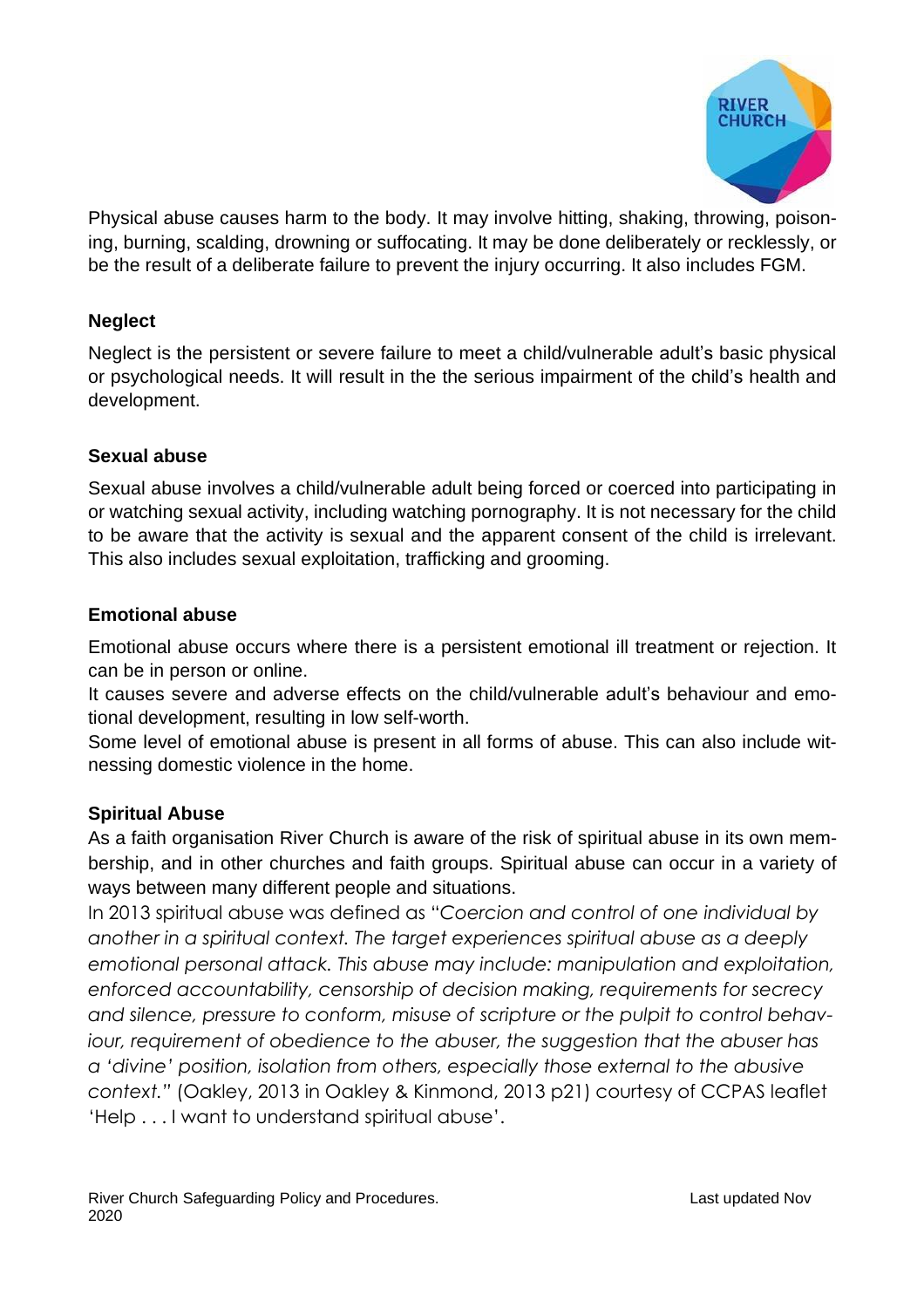# **4. Recognising signs of abuse.**

These signs do not necessarily indicate that a child has been abused, there may be perfectly innocent explanations for most of the following signs. However, they may help adults recognise that something is wrong. The possibility of abuse should be investigated if a child shows a number of these symptoms, or any of them to a marked degree:

# **Indicators of possible Sexual Abuse**

Being overly affectionate or knowledgeable in a sexual way inappropriate to the child's age.

Medical problems such as chronic itching, pain in the genitals, venereal diseases. Other extreme reactions, such as depression, self-mutilation, suicide attempts, running away, overdoses, anorexia.

Personality changes such as becoming insecure or clinging.

Regressing to younger behaviour patterns such as thumb sucking or bringing out discarded cuddly toys.

Sudden loss of appetite or compulsive eating.

Being isolated or withdrawn.

Inability to concentrate.

Lack of trust or fear of someone they know well, such as not wanting to be alone with a babysitter or child minder.

Starting to bed wet again, day/nightmares.

Become worried about clothing being removed.

Suddenly drawing sexually explicit pictures.

Trying to be 'ultra-good' or perfect; overreacting to criticism.

# **Indicators of possible Physical Abuse**

Unexplained recurrent injuries or burns.

Improbable excuses or refusal to explain injuries.

Wearing clothes to cover injuries, even in hot weather.

Bald patches.

Chronic running away.

Fear of medical help or examination.

Self-harming.

Aggression towards others.

Fear of physical contact - shrinking back if touched.

Admitting that they are punished, but the punishment is excessive. (such as a

child being beaten every night to 'make him study')

Fear of suspected abuser being contacted.

# **Indicators of possible Emotional Abuse**

River Church Safeguarding Policy and Procedures. Last updated Nov 2020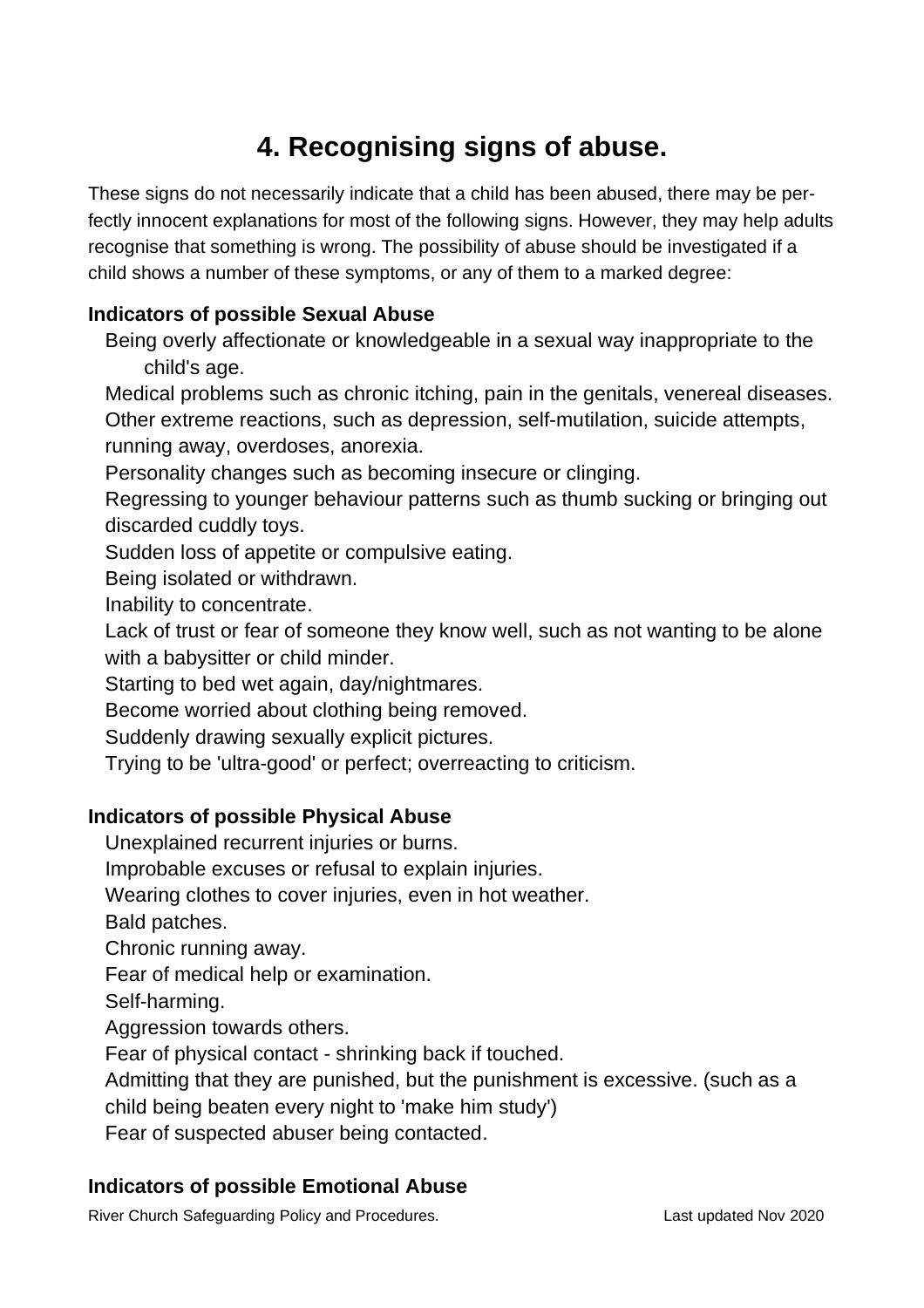

Delay in emotional development. Sudden speech disorders. Continual self-deprecation. ('I'm stupid, ugly, worthless, etc') Overreaction to mistakes. Extreme fear of any new situation. Inappropriate response to pain. ('I deserve this') Abnormal behaviour. (rocking, hair twisting, self-harming) Extremes of passivity or aggression.

# **Indicators of possible Neglect**

Constant hunger.

Poor personal hygiene.

Constant tiredness.

Poor state of clothing.

Emaciation.

Untreated medical problems.

No social relationships.

Compulsive scavenging.

Destructive tendencies.

# **Note**:

A child may be subjected to a combination of different kinds of abuse.

Nearly all forms of abuse include emotional abuse.

It is also possible that a child may show no outward signs and hide what is happening from everyone

# **5. Reporting concerns about a child.**

# **Reporting minor concerns:**

If a member of staff or a volunteer has minor concerns about a child's welfare, they should record this on a Records of Concern form and give it to their Safeguarding Coordinator.

There will be children who are not suffering from significant risk of harm or abuse, perhaps you notice small one-off concerns, but over time it might be that a pattern of small concerns become a worry. Those children who are in need of extra support and care can be helped through support offered to parents who may be struggling with a wide range of issues. Poor parenting can come from many pressures on families, and with the help of universal services in the area, go on to improve and provide a good home for their family.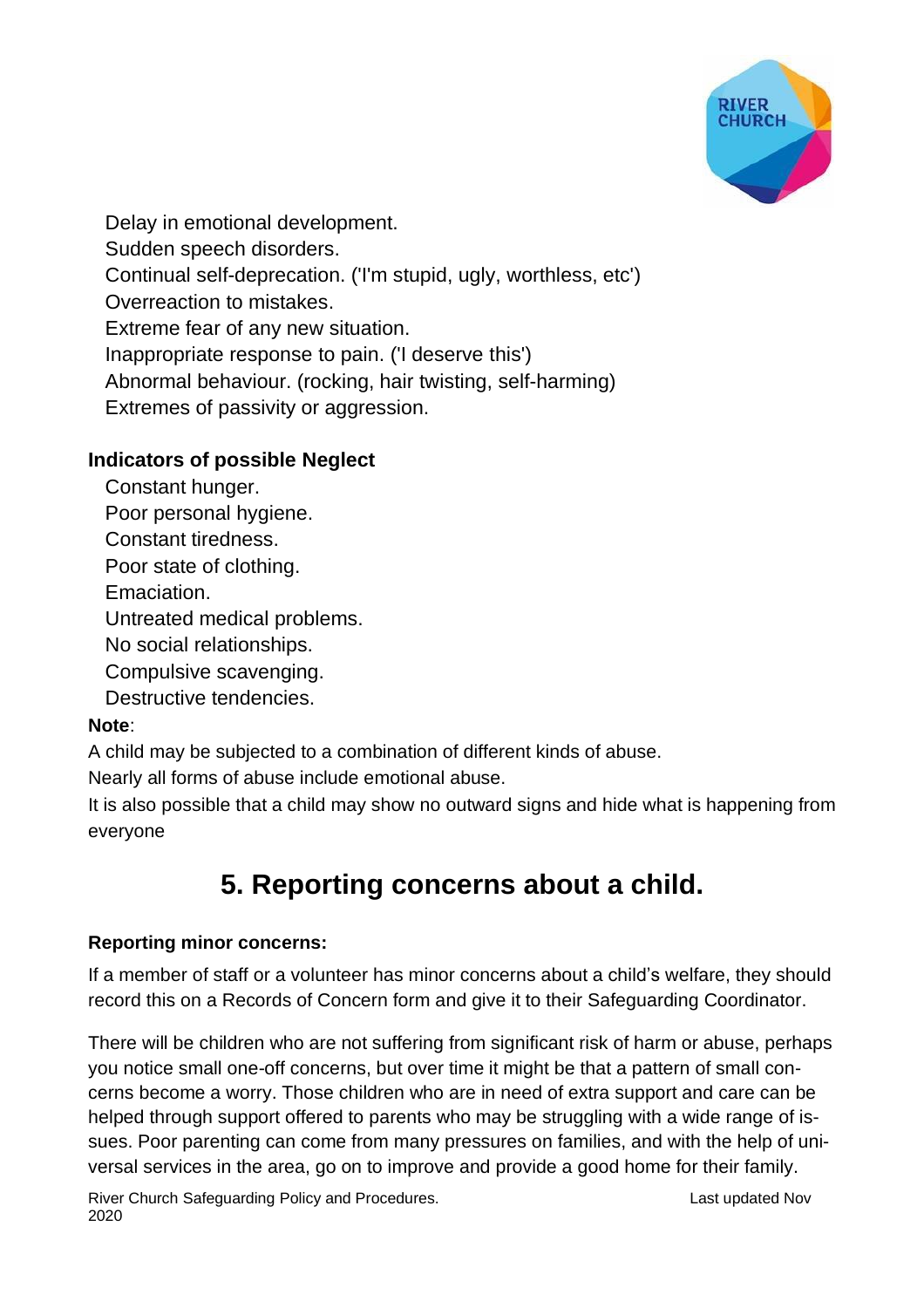Tracking concerns in the Record of Concerns system will monitor this. However, if there is no improvement due to the parent not engaging, and a child continues to struggle and not thrive then this will need to be recorded more formally and referred to Children's Services.

No professional, staff or volunteer should assume that someone else will pass on information which they think may be critical to keeping a child safe.

## **Reporting serious concerns or managing a disclosure:**

If anyone at River Church believe that urgent action is needed because, for example, a child is in immediate danger please call children's services or 999 if necessary.

If a child tells you they are suffering from abuse, then you will need to manage that disclosure sensitively and record what you were told ready to refer it to the police or children's services as needed. Remember to record what the child told you in their own words, stay as close to what you were told without adding your opinions.

Listen to what the child has to say with an open mind, stay calm.

Do not ask probing or leading questions designed to get the child to reveal more. Do not put words into the Childs mouth.

Never stop a child who is freely recalling significant events.

Reassure the child that they have done the right thing by telling you.

Make note of the discussion, taking care to record the timing, setting and people present, as well as what was said.

Do not ask children to write a statement.

Never promise the child that what they have told you can be kept secret. Explain that you have responsibility to report what the child has said to someone else.

The safeguarding coordinator in your church must be informed immediately, and/or a member of the leadership team.

Suspicions must not be discussed with anyone, including parents, other than those nominated above. A written record of the concerns should be made in accordance with these procedures and kept in a secure place.

## **Under no circumstances should a member of staff carry out their own investigation into an allegation or suspicion of abuse but should follow the procedures outlined below:**

- The person in receipt of allegations or suspicions of abuse should record their concerns or the disclosure on a Record of Concerns form.
- They should report concerns as soon as possible to the Church Safeguarding Coordinator.
- The coordinator along with the Safeguarding Officer shall seek advice from Thirtyone:eight and if necessary, inform the local authority children's services.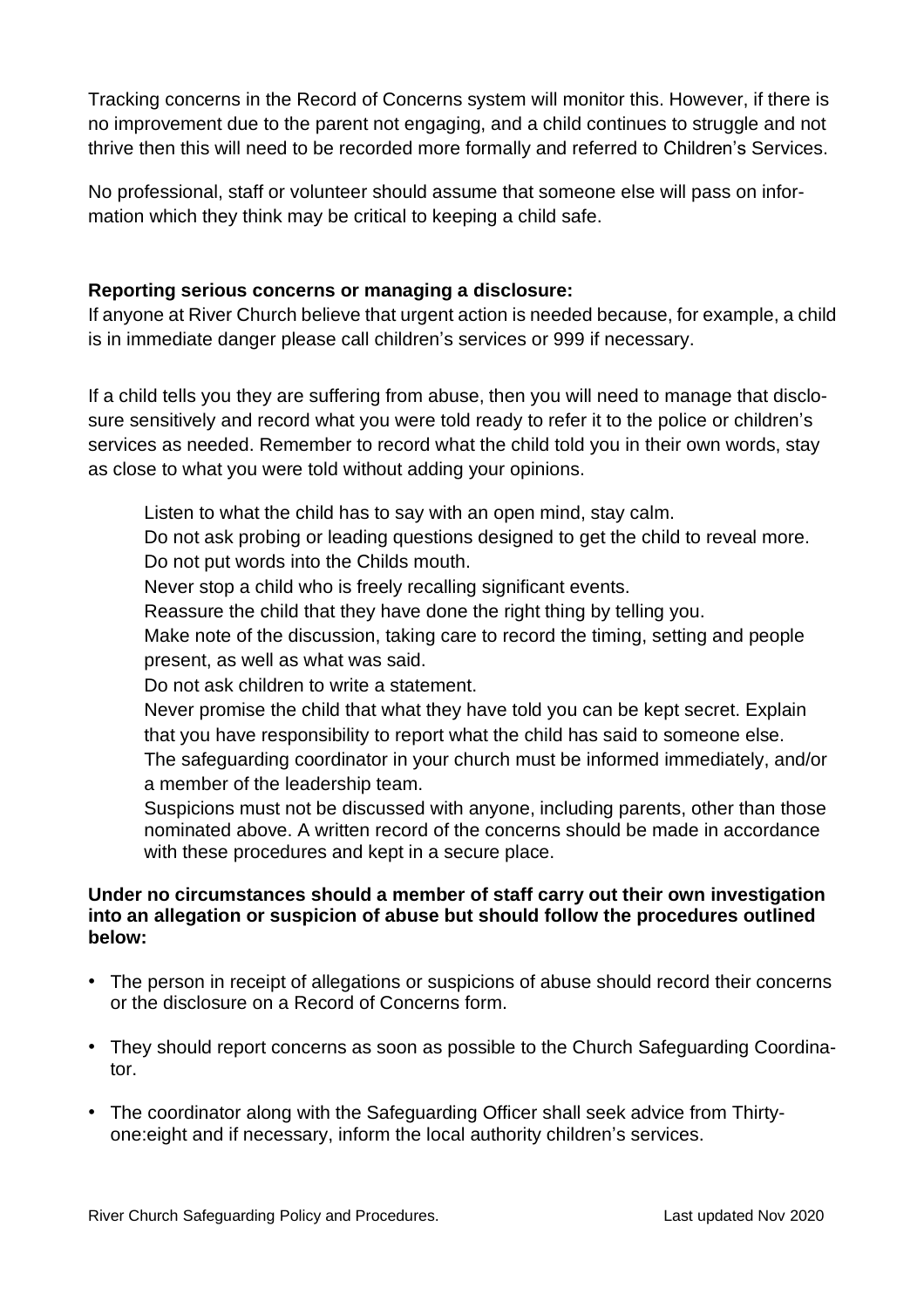

- The Church Safeguarding Officer should then immediately inform the Trustee with responsibility for safeguarding.
- In the absence of the church safeguarding coordinator or, if the suspicions in any way involve the church safeguarding coordinator, then the report should be made to the River Church Safeguarding Officer or Trustee with responsibility for Safeguarding.
- It is, of course, the right of any individual as a citizen to make a direct referral to the safeguarding agencies or seek advice from Thirtyone:eight, although the Leadership hope that members of River Church will use this procedure. If, however, the individual with the concern feels that the Safeguarding Coordinator/Deputy has not responded appropriately, or where they have a disagreement with the Safeguarding Coordinator(s) as to the appropriateness of a referral they are free to contact an outside agency direct. We hope by making this statement that the Leadership demonstrate its commitment to effective safeguarding and the protection of all those who are vulnerable.
- All those involved in any allegation of abuse should not speak to anyone outside the investigation, including the parents/carers.

### **Local Authorities children's services:**

**Maidenhead:** 01628 683150 out of hours 01344 786543 **Marlow:** 01494 475246 **Slough:** 01753 690898 **The Journey:** 0300 200 1006

**Thames Valley Police, Non-emergency:** 101

### **Thirtyone:eight: 0303 003 1111**

We commit to ensure that any significant concern will be passed on to the appropriate agency, such as the police or Children's Services.

## **Allegations of sexual abuse**

If there are concerns regarding sexual abuse or a disclosure from a child regarding sexual abuse then the Designated Safeguarding Officer/Deputy will immediately contact the police or children's services. This must not be shared with the parent/carer and the professional agencies will take over this process.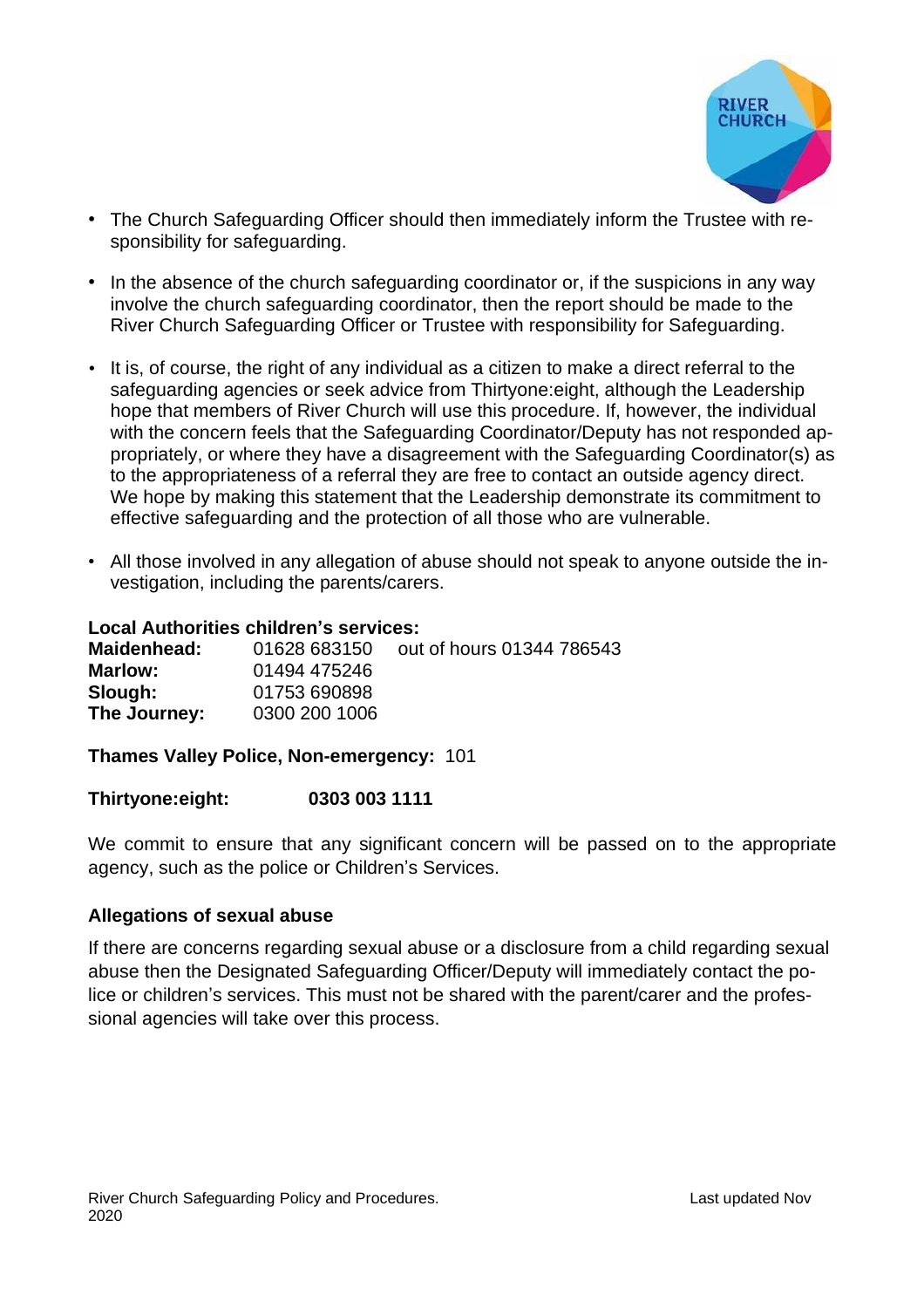# **6. Allegations of abuse against a person working with children.**

If any member of staff or volunteer has concerns about the behaviour or conduct of another individual working within the group or organisation including:

Behaving in a way that has harmed, or may have harmed a child; Possibly committed a criminal offence against, or related to, a child or Behaved towards a child or children in a way that indicates s/he is unsuitable to work with children the nature of the allegation or concern should be reported to the Safeguarding coordinator for dealing with allegations within the organisation immediately.

The member of staff who has a concern about a team member, or to whom an allegation or concern is reported should not question the child or investigate the matter further. The Designated Safeguarding Officer for River Church will report the matter to the Designated Officer within Children's Services at the Local Authority. This position was formally known as Local Authority Designated Officer (LADO) and the term is still often in use.

River Church will always report any member of staff or volunteer they have concerns about to the appropriate authorities depending on the seriousness of the situation. We will take all advice offered to us and co-operate fully.

All allegations must be made in writing, signed and dated.

# **7. Safe Recruitment**

The Leadership will ensure all workers will be appointed, trained, supported and supervised in accordance with government guidance on safe recruitment. This includes ensuring that:

There is a written job description / person specification for the post.

Those applying have completed an application form and a self-declaration form.

Those short listed have been interviewed.

Safeguarding has been discussed at interview.

Written references have been obtained and followed up where appropriate.

A DBS has been completed. (we will comply with Code of Practice requirements concerning the fair treatment of applicants and the handling of information)

Qualifications where relevant have been verified.

A suitable training programme is provided for the successful applicant.

The applicant will be required to complete a probationary period.

The applicant will be given a copy of the organisation's safeguarding policy and know how to report concerns.

River Church Safeguarding Policy and Procedures. Last updated Nov 2020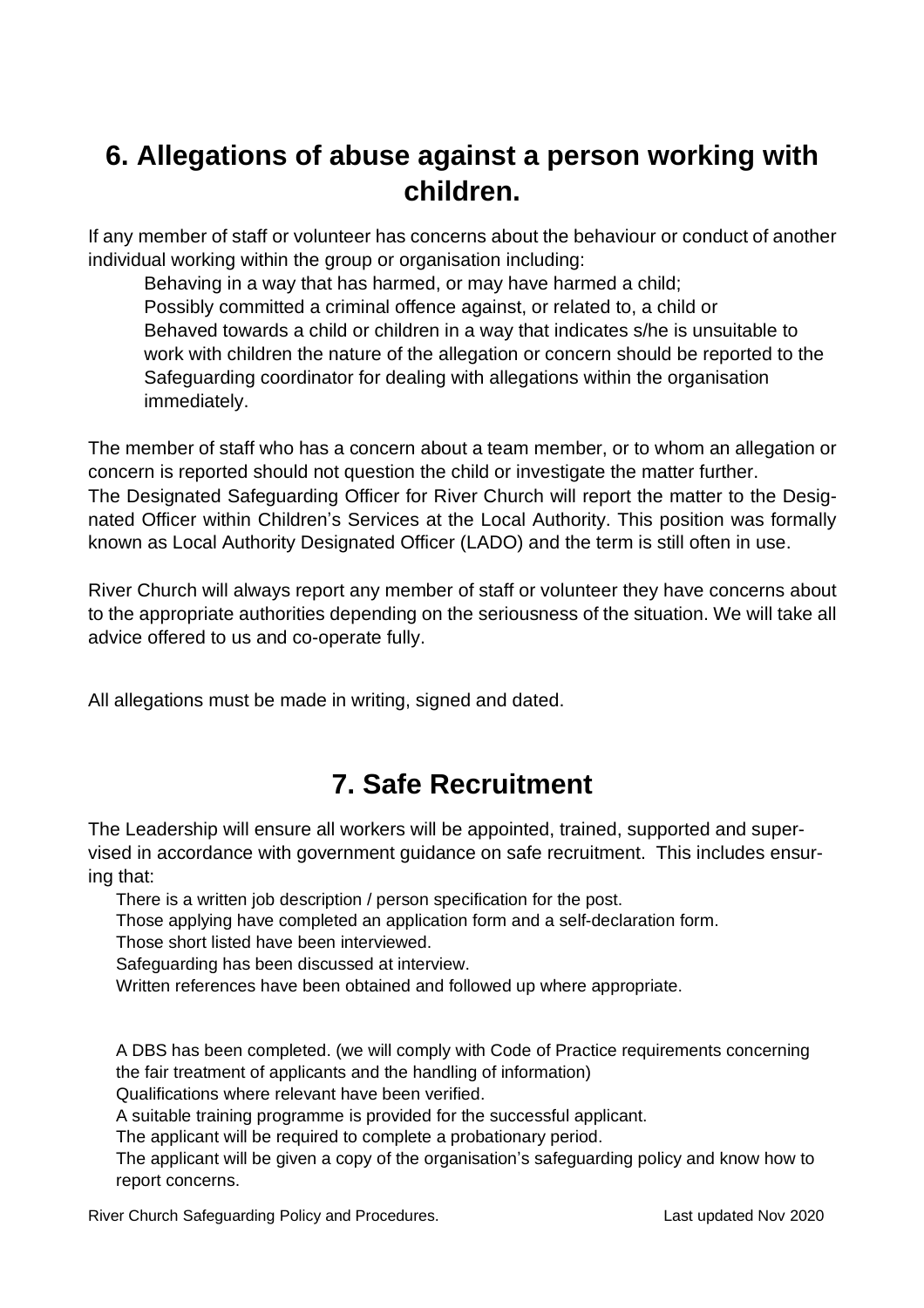

## **Appendix 1: Seven Golden rules of information sharing**

In March 2015, the government published revised practice guidance "*Information sharing Advice for practitioners providing safeguarding services to children, young people, parents and carers".* Below are the 7 golden rules of information sharing that this guidance recommends.

1. Remember that the Data Protection Act 1998 and human rights law are not barriers to justified information sharing, but provide a framework to ensure that personal information about living individuals is shared appropriately.

2. Be open and honest with the individual (and/or their family where appropriate) from the outset about why, what, how and with whom information will, or could be shared, and seek their agreement, unless it is unsafe or inappropriate to do so.

3. Seek advice from other practitioners if you are in any doubt about sharing the information concerned, without disclosing the identity of the individual where possible.

4. Share with informed consent where appropriate and, where possible, respect the wishes of those who do not consent to share confidential information. You may still share information without consent if, in your judgement, there is good reason to do so, such as where safety may be at risk. You will need to base your judgement on the facts of the case. When you are sharing or requesting personal information from someone, be certain of the basis upon which you are doing so. Where you have consent, be mindful that an individual might not expect information to be shared.

5. Consider safety and well-being: Base your information sharing decisions on considerations of the safety and well-being of the individual and others who may be affected by their actions.

6. Necessary, proportionate, relevant, adequate, accurate, timely and secure: Ensure that the information you share is necessary for the purpose for which you are sharing it, is shared only with those individuals who need to have it, is accurate and up-to-date, is shared in a timely fashion, and is shared securely (see principles).

7. Keep a record of your decision and the reasons for it – whether it is to share information or not. If you decide to share, then record what you have shared, with whom and for what purpose.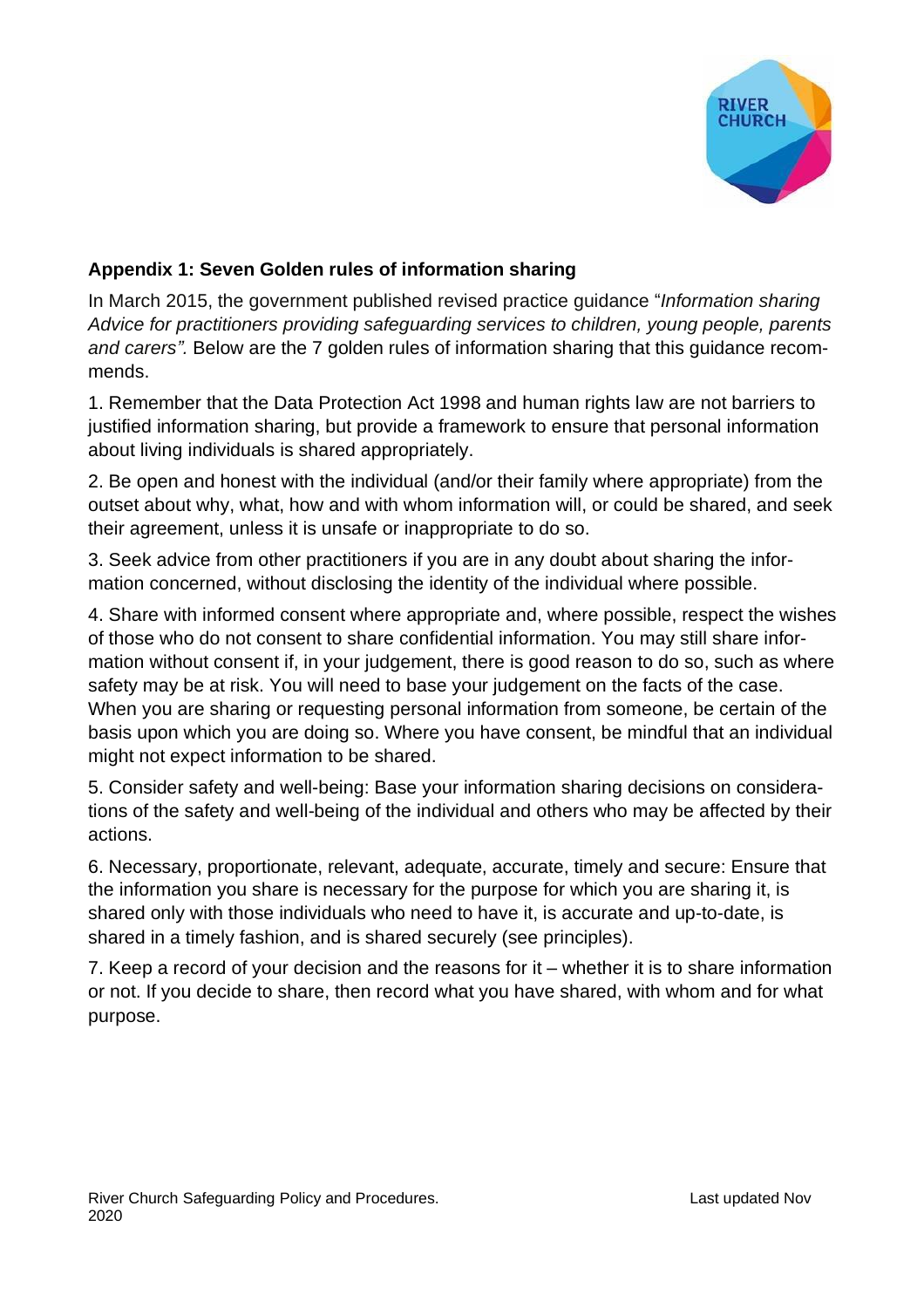## **Appendix 2: Other forms of abuse**

## **Domestic Violence**

Definition – (Home Office, 2013) *For the purpose of this policy domestic violence is defined as any incident or pattern of incidents of controlling, coercive or threatening behaviour, violence or abuse between those aged 16 or over who are or have been intimate partners or family members regardless of gender or sexuality. This can encompass but is not limited to the following types of abuse: psychological, physical, sexual, financial, emotional.*

Under the Serious Crime Act 2015, the government announced a new domestic violence law criminalising patterns of coercive, controlling and psychological abuse. The new offence carries a maximum sentence of 5 years' imprisonment, a fine or both.

Children are hugely affected by domestic abuse and violence, often going on to become victims of the violence themselves. However, the impact emotionally to children has been seen to cause significant harm to them. A high percentage of serious case reviews, and those children on child protection plans have domestic violence as a key concern.

## **Forced Marriage**

Children from some communities in the UK are still being forced into marriage at a very young age and those of any age, especially those without mental capacity to make a choice. The Anti-social Behaviour, Crime and Policing Act 2014 makes it a criminal offence to force someone to marry. This includes taking someone overseas to force them to marry (whether or not the forced marriage takes place); marrying someone who lacks mental capacity to consent to the marriage (whether they're pressured or not); Breaching a Forced Marriage Protection Order. Forcing someone to marry can result in a sentence of up to 7 years in prison.

### **Honour Based Violence**

Honour based violence is a violent crime or incident which may have been committed to protect or defend the honour of the family or community.

It is often linked to family members or acquaintances who mistakenly believe someone has brought shame to their family or community by doing something that is not in keeping with the traditional beliefs of their culture. For example, honour based violence might be committed against people who:

become involved with a boyfriend or girlfriend from a different culture or religion; want to get out of an arranged marriage; want to get out of a forced marriage; wear clothes or take part in activities that might not be considered traditional within a particular culture.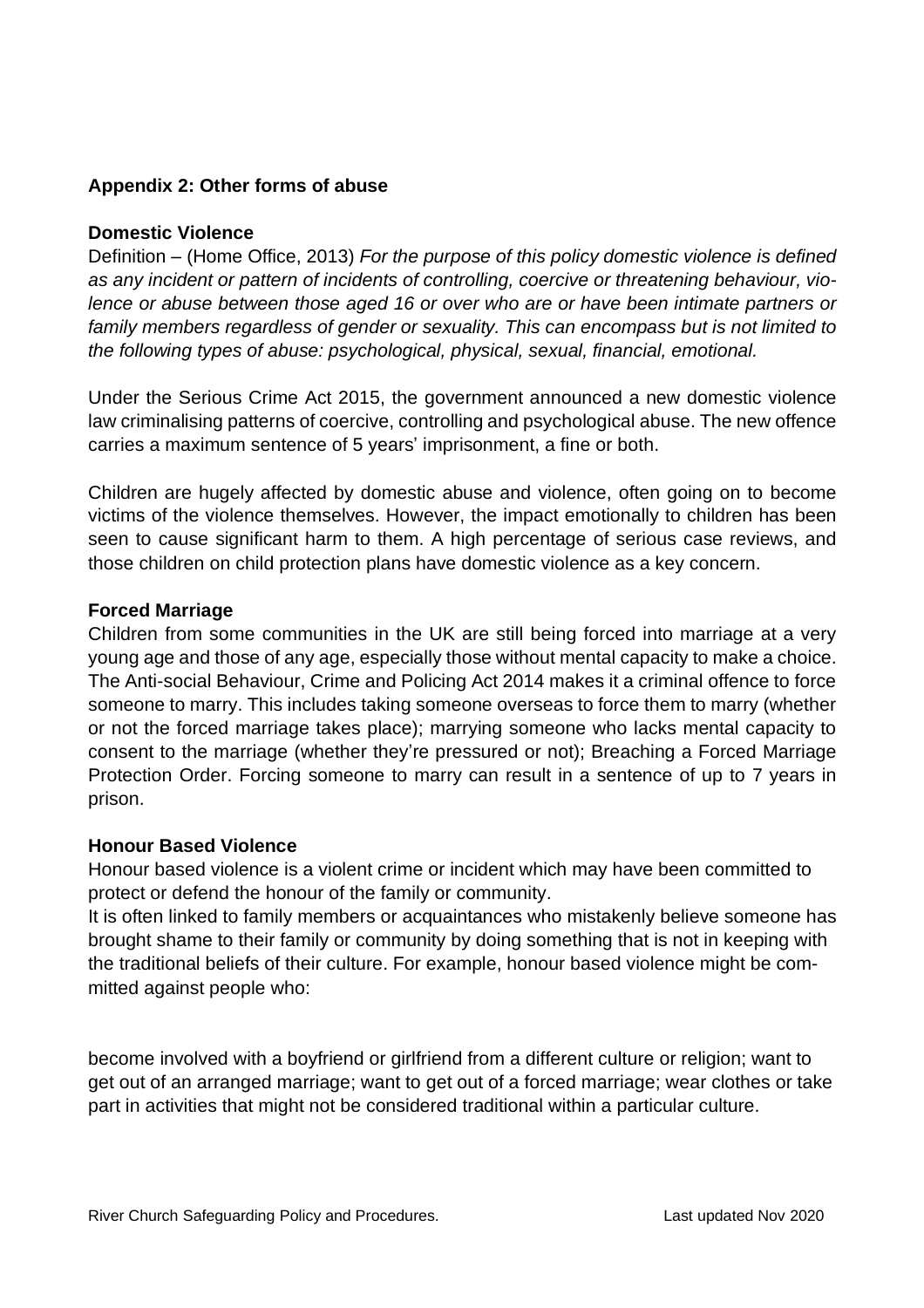

Women and girls are the most common victims of honour based violence however it can also affect men and boys. Crimes of 'honour' do not always include violence. Crimes committed in the name of 'honour' might include: domestic abuse threats of violence sexual or psychological abuse forced marriage being held against your will or taken somewhere you don't want to go assault (Safe.Met.Police.UK)

Honour based violence will commonly start when children try to live and fit in a more westernised culture, starting relationships which causes shame and distress to the family. Take any concerns a person may have about their safety seriously and seek professional help immediately. Do not try to resolve this in anyway yourself.

## **Female Genital Mutilation**

Between April and June 2015, there were 1,026 newly recorded cases of FGM in England, (Health & Social Care Information Centre). City University London figures suggest that nearly 10,000 girls under 14 years of age have undergone FGM in the UK. The Female Genital Mutilation Act 2003 makes it illegal to: practice FGM in the UK; take girls who are British nationals or permanent residents of the UK abroad for FGM, whether or not it is lawful in the country of destination; aid, abet, counsel or procure the carrying out of FGM abroad.

If you are concerned a child may be taken abroad for FGM, or that it may have already occurred please contact support helplines in Appendix 5.

## **Child Sexual Exploitation**

Sexual exploitation can take many forms from the seemingly 'consensual' relationship where sex is exchanged for attention/affection, accommodation or gifts, to serious organised crime and child trafficking. What marks out exploitation is an imbalance of power within the relationship. The perpetrator always holds some kind of power over the victim, increasing the dependence of the victim as the exploitative relationship develops.

*"Sexual exploitation of children and young people under 18 involves exploitative situations, contexts and relationships where young people (or a third person or persons) receive 'something' (e.g., food, accommodation, drugs, alcohol, cigarettes, affection, gifts, money) as a result of them performing, and/or another or others performing on them, sexual activities. Child sexual exploitation can occur through the use of technology without the child's immediate recognition; for example, being persuaded to post sexual images on the Internet/mobile phones without immediate payment or gain. In all cases, those exploiting the child/young*